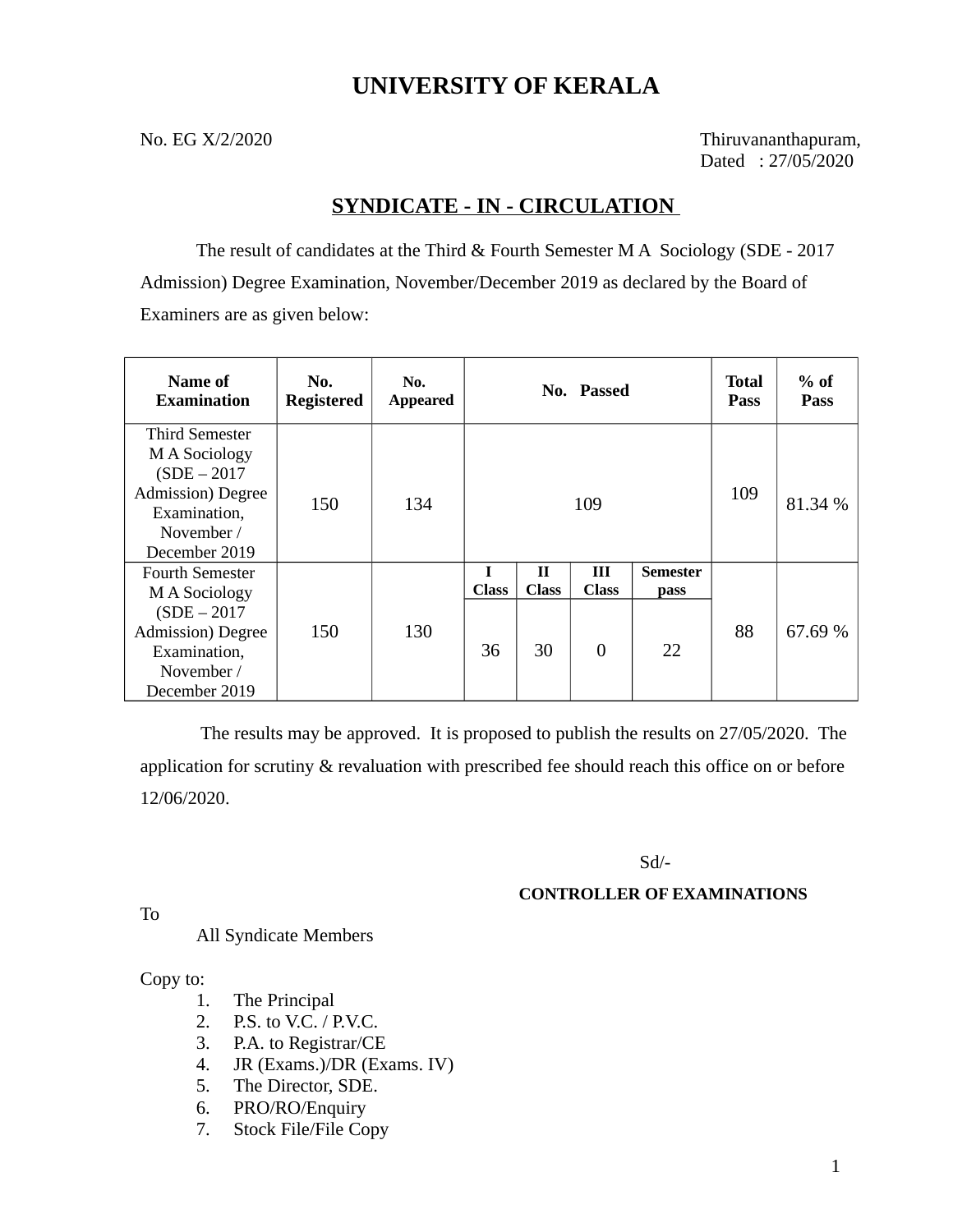#### **College Code:00**

### **SDE Kariyavattom**

#### **M.A.-Sociology (832)** ALL PASS<br>832171021 PASSED IN PARTS 832171021 1024 1056 1065 1074 1126 1127 1136 1140 1188 1227 1230 1243  $\overline{832171067(1,2)}$  1078(2,3,4) 1085(2,3) 1096(1,2,4) 1150(2,4) 1222(4) 1240(1,4)

**College Code:01**

# **University College, Thiruvananthapuram**

#### **M.A.-Sociology (832)**

| 1005            | 1006      | 1008        | 1010      |
|-----------------|-----------|-------------|-----------|
| 1026            | 1031      | 1038        | 1040      |
| 1051            | 1053      | 1060        | 1064      |
| 1071            | 1072      | 1073        | 1075      |
| 1077            | 1082      | 1083        | 1084      |
| 1089            | 1090      | 1091        | 1098      |
| 1105            | 1106      | 1108        | 1109      |
| 1121            | 1129      | 1134        | 1142      |
| 1156            | 1172      | 1173        | 1174      |
| 1182            | 1184      | 1186        | 1189      |
| 1201            | 1202      | 1206        | 1209      |
| 1214            | 1216      | 1219        | 1224      |
| 1233            | 1235      | 1244        | 1246      |
| 1256            | 1257      | 1259        |           |
| PASSED IN PARTS |           |             |           |
| 1029(1,2,4)     | 1042(2,4) | 1043(1,2,4) | 1094(2)   |
| 1119(1,2,4)     | 1139(1,4) | 1200(3,4)   | 1213(1,2) |
|                 |           |             |           |
|                 |           |             |           |

**College Code:03**

## **Govt. Arts College, Thiruvananthapuram**

#### **M.A.-Sociology (832)**

ALL PASS 832171100 1255

#### PASSED IN PARTS 832171232(1,4)

#### **College Code:32**

## **T. K. M. College of Arts & Science, Kollam**

| M.A.-Sociology (832)         |           |         |      |      |
|------------------------------|-----------|---------|------|------|
| <b>ALL PASS</b><br>832171003 | 1004      | 1016    | 1022 | 1033 |
| 1035                         | 1039      | 1041    | 1047 | 1048 |
| 1061                         | 1102      | 1104    | 1120 | 1141 |
| 1146                         | 1171      | 1180    | 1183 | 1228 |
| 1239                         | 1248      |         |      |      |
| <b>PASSED IN PARTS</b>       |           |         |      |      |
| 832171099(1,3,4)             | 1195(3,4) | 1245(2) |      |      |

**College Code:46**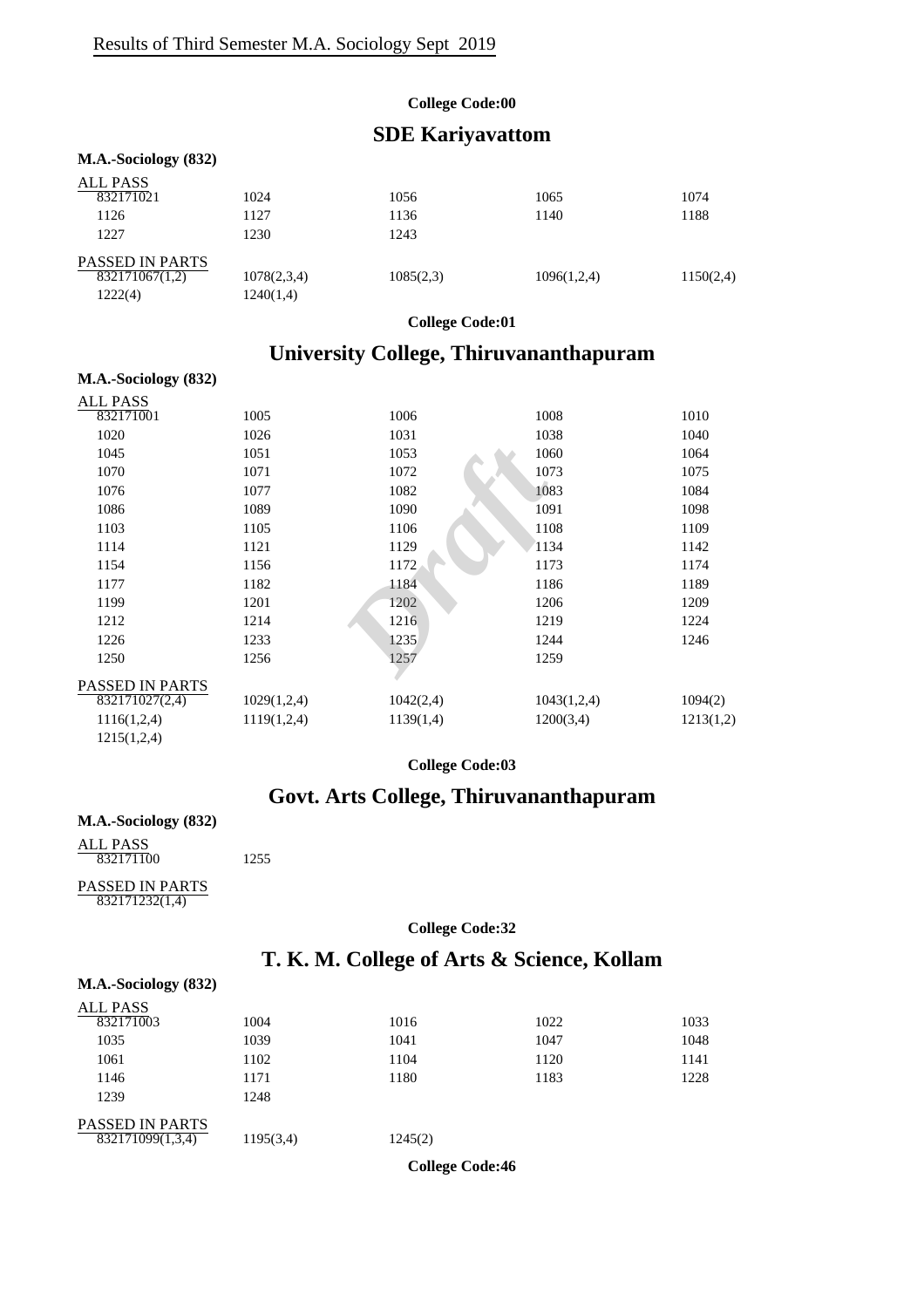# **S. D. College, Alappuzha**

### **M.A.-Sociology (832)** ALL PASS

832171247

PASSED IN PARTS No Eligible Students

**College Code:56**

# **N. S. S. College, Pandalam**

### **M.A.-Sociology (832)**

ALL PASS 832171167 1197

### PASSED IN PARTS

No Eligible Students

sd/- University Buildings CONTROLLER OF EXAMINATIONS Trivandrum Trivandrum *Draft*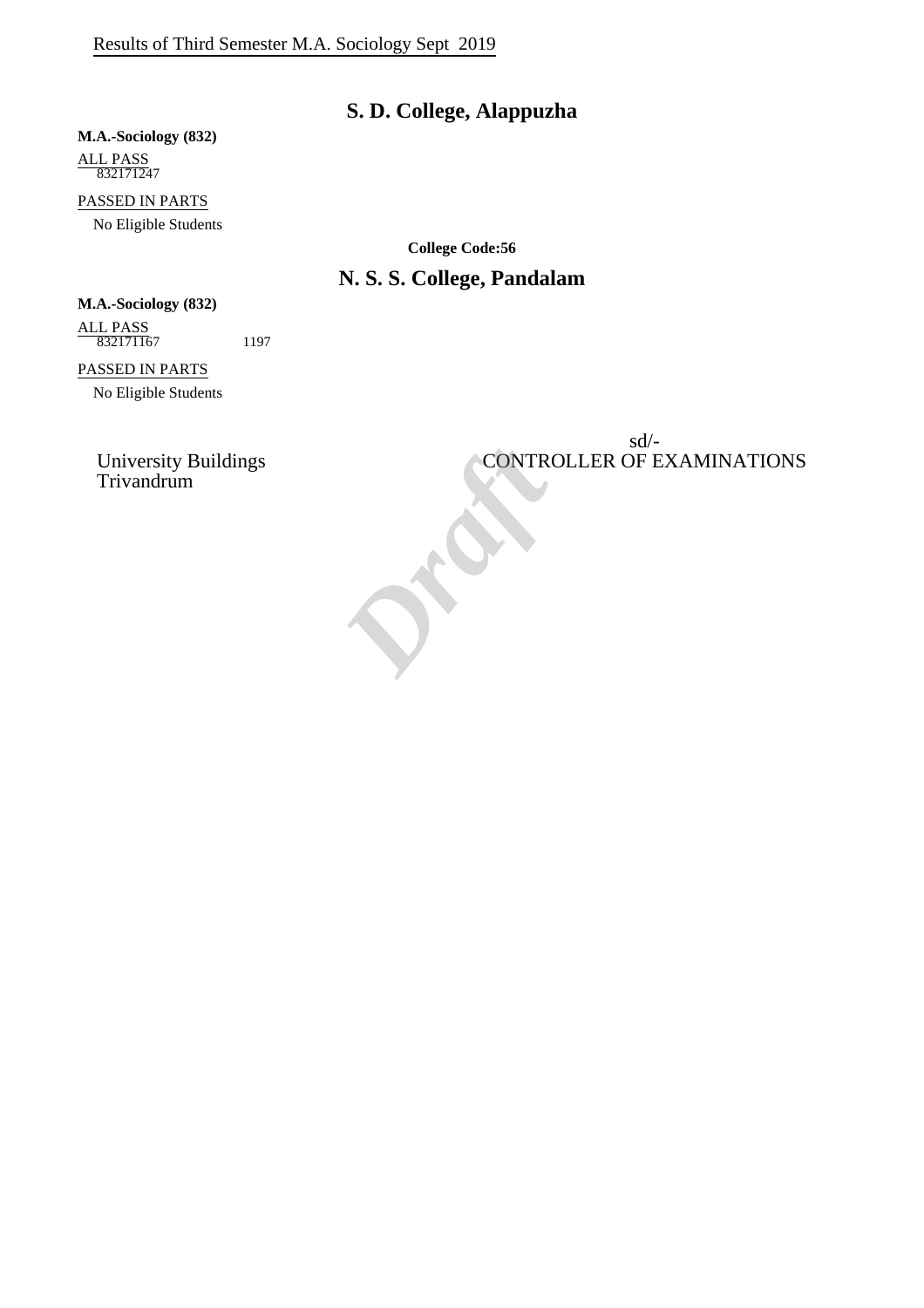**M.A.-Sociology (832)**

### **College Code:00**

# **SDE Kariyavattom**

| M.A.-Sociology (832)                         |                 |                 |                 |                 |
|----------------------------------------------|-----------------|-----------------|-----------------|-----------------|
| <b>FIRST CLASS</b><br>832171021<br>1230      | 1056            | 1065            | 1074            | 1126            |
| <b>SECOND CLASS</b><br>832171127             | 1188            | 1227            |                 |                 |
| <b>THIRD CLASS</b>                           |                 |                 |                 |                 |
| No Eligible Students                         |                 |                 |                 |                 |
| <b>SEMESTER PASS</b>                         |                 |                 |                 |                 |
| 832171021                                    | 1056            | 1065            | 1074            | 1085            |
| 1096                                         | 1126            | 1127            | 1150            | 1188            |
| 1222                                         | 1227            | 1230            | 1243            |                 |
| <b>PASSED IN PARTS</b><br>832171024(1,3,4,6) | 1067(1,2,3,4,6) | 1078(2,3,4,5,6) | 1136(1,2,3,4,6) | 1140(1,2,3,4,6) |
| 1153(2,3,6)                                  |                 |                 |                 |                 |

### **College Code:01**

# **University College, Thiruvananthapuram**

| <b>FIRST CLASS</b>   |                 |                 |                 |                 |
|----------------------|-----------------|-----------------|-----------------|-----------------|
| 832171008            | 1020            | 1038            | 1060            | 1073            |
| 1077                 | 1086            | 1089            | 1091            | 1098            |
| 1103                 | 1172            | 1199            | 1206            | 1214            |
| 1219                 | 1224            | 1226            | 1244            | 1259            |
| <b>SECOND CLASS</b>  |                 |                 |                 |                 |
| 832171001            | 1010            | 1026            | 1031            | 1051            |
| 1072                 | 1075            | 1082            | 1090            | 1105            |
| 1106                 | 1109            | 1114            | 1174            | 1177            |
| 1184                 | 1186            | 1189            | 1202            | 1209            |
| 1212                 | 1233            | 1235            |                 |                 |
| <b>THIRD CLASS</b>   |                 |                 |                 |                 |
| No Eligible Students |                 |                 |                 |                 |
| <b>SEMESTER PASS</b> |                 |                 |                 |                 |
| 832171001            | 1005            | 1006            | 1008            | 1010            |
| 1020                 | 1026            | 1031            | 1038            | 1040            |
| 1051                 | 1060            | 1064            | 1072            | 1073            |
| 1075                 | 1077            | 1082            | 1086            | 1089            |
| 1090                 | 1091            | 1098            | 1103            | 1105            |
| 1106                 | 1109            | 1114            | 1119            | 1134            |
| 1154                 | 1172            | 1173            | 1174            | 1177            |
| 1182                 | 1184            | 1186            | 1189            | 1199            |
| 1201                 | 1202            | 1206            | 1209            | 1212            |
| 1214                 | 1219            | 1224            | 1226            | 1233            |
| 1235                 | 1244            | 1250            | 1259            |                 |
| PASSED IN PARTS      |                 |                 |                 |                 |
| 832171027(2,3,4,5,6) | 1043(2,3,4,6)   | 1045(1,2,3,4,6) | 1070(1,2,3)     | 1071(1,2,3,4,6) |
| 1076(1,2,3,4,5)      | 1083(1,2,3,4,6) | 1084(1,2,3,4,6) | 1094(2,3,4,5,6) | 1108(2,3,4,6)   |
| 1116(1,2,5)          | 1121(2,3,4,6)   | 1129(2,3,4,6)   | 1139(2,3,5,6)   | 1142(1,2,5,6)   |
| 1156(1,2,3,4,6)      | 1200(2,3,4,5,6) | 1213(2,3,4,5,6) | 1215(2,3,4,5,6) | 1216(1,2,3,4,5) |
| 1246(2,3,4,5)        | 1256(1,2,3,4,6) | 1257(2,3,4,5)   |                 |                 |

**College Code:03**

# **Govt. Arts College, Thiruvananthapuram**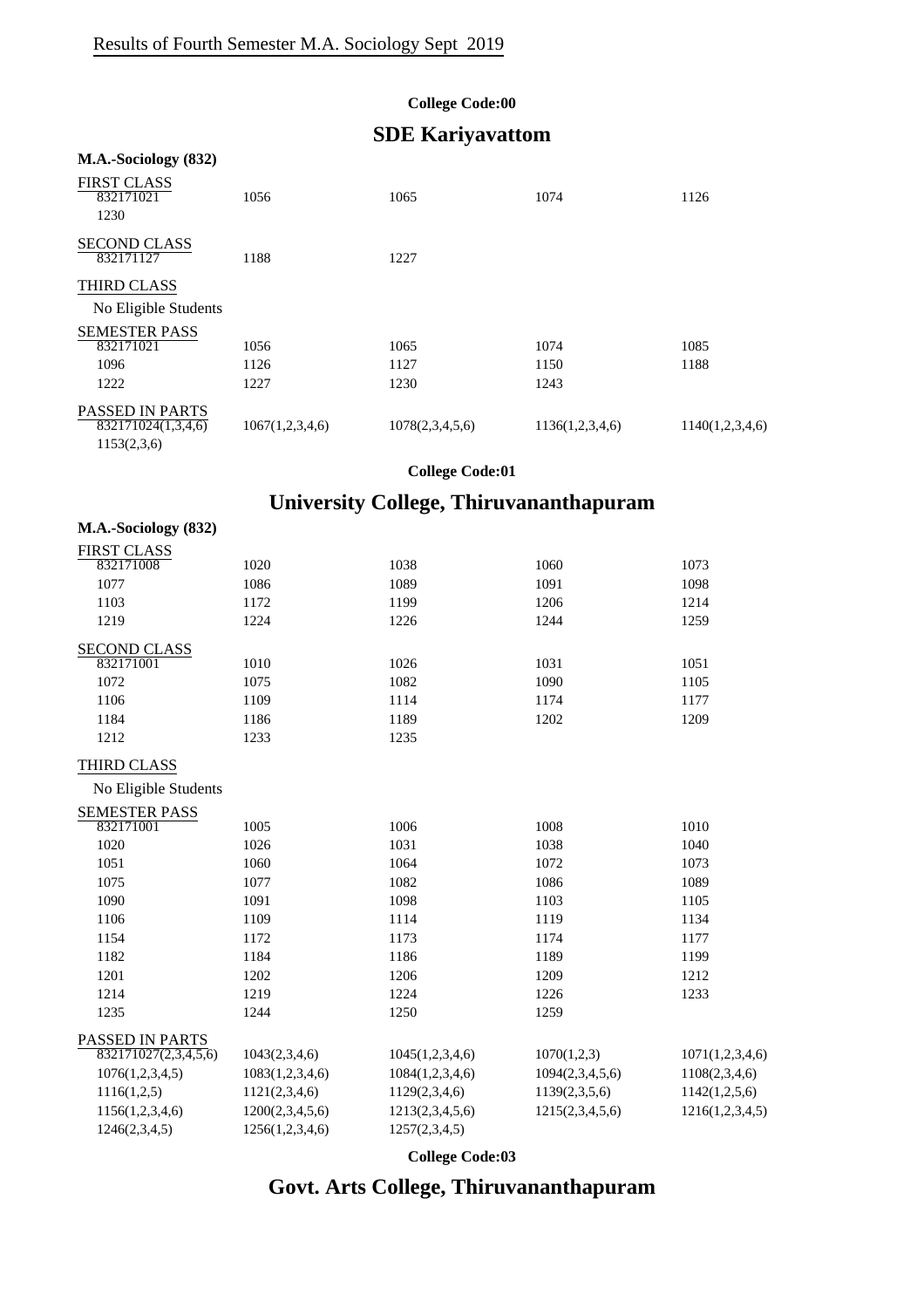| M.A.-Sociology (832)                    |               |
|-----------------------------------------|---------------|
| FIRST CLASS                             |               |
| No Eligible Students                    |               |
| SECOND CLASS                            |               |
| No Eligible Students                    |               |
| THIRD CLASS                             |               |
| No Eligible Students                    |               |
| SEMESTER PASS<br>832171255              |               |
| PASSED IN PARTS<br>832171100(1,2,3,4,6) | 1232(1,2,3,5) |

#### **College Code:32**

## **T. K. M. College of Arts & Science, Kollam**

| M.A.-Sociology (832)            |                 |                 |                 |               |
|---------------------------------|-----------------|-----------------|-----------------|---------------|
| <b>FIRST CLASS</b>              |                 |                 |                 |               |
| 832171003                       | 1022            | 1033            | 1048            | 1061          |
| 1141                            | 1146            | 1228            | 1239            |               |
| <b>SECOND CLASS</b>             |                 |                 |                 |               |
| 832171039                       | 1047            | 1171            |                 |               |
| THIRD CLASS                     |                 |                 |                 |               |
| No Eligible Students            |                 |                 |                 |               |
| <b>SEMESTER PASS</b>            |                 |                 |                 |               |
| 832171003                       | 1022            | 1033            | 1035            | 1039          |
| 1047                            | 1048            | 1061            | 1141            | 1146          |
| 1171                            | 1180            | 1183            | 1195            | 1228          |
| 1239                            | 1245            |                 |                 |               |
| <b>PASSED IN PARTS</b>          |                 |                 |                 |               |
| $\overline{8321}71004(2,3,4,5)$ | 1041(2,3,5,6)   | 1099(1,2,3,4,5) | 1102(1,2,3,4,5) | 1104(1,2,3,4) |
| 1120(1,2,3,4,6)                 | 1248(1,2,3,4,5) |                 |                 |               |

**College Code:46**

## **S. D. College, Alappuzha**

FIRST CLASS No Eligible Students SECOND CLASS No Eligible Students THIRD CLASS No Eligible Students SEMESTER PASS No Eligible Students PASSED IN PARTS 832171247(2,5)

**M.A.-Sociology (832)**

**College Code:56**

### **N. S. S. College, Pandalam**

**M.A.-Sociology (832)** FIRST CLASS 832171167

SECOND CLASS 832171197